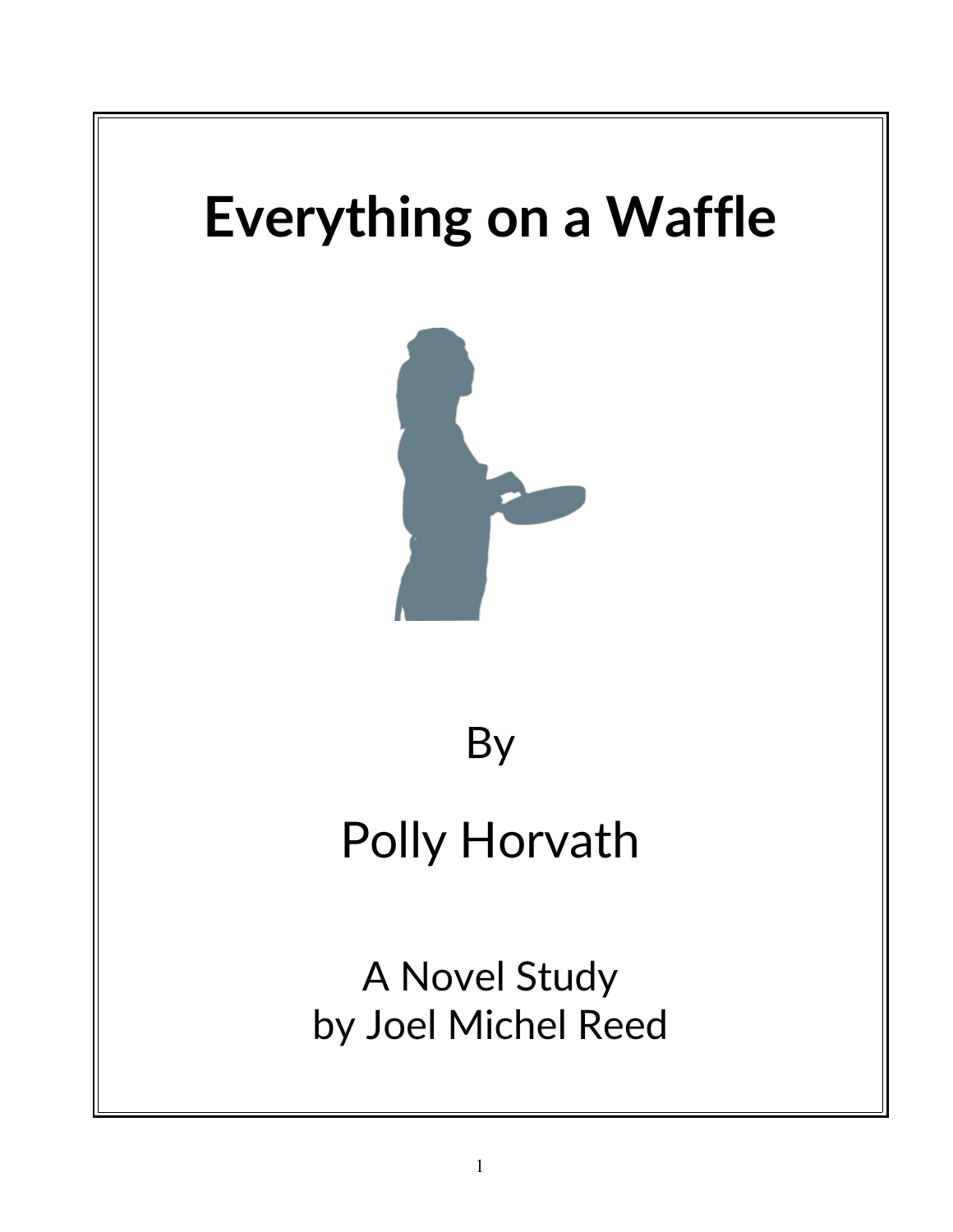*By Polly Horvath*



**Table of Contents**

| <b>Suggestions and Expectations</b> | 3  |
|-------------------------------------|----|
|                                     |    |
| List of Skills                      | 4  |
|                                     |    |
| Synopsis / Author Biography         | 5  |
|                                     |    |
| <b>Student Checklist</b>            | 6  |
| Reproducible Student Booklet        |    |
|                                     |    |
| <b>Answer Key</b>                   | 51 |

**About the author:** Joel Reed has over 70 published novel studies and is the author of four novels. For information on his work and literature, please visit [www.reednovelstudies.com](http://www.reednovelstudies.com/)

> Copyright © 2016 Joel Reed Revisions Completed in 2022 All rights reserved by author. Permission to copy for single classroom use only. Electronic distribution limited to single classroom use only. Not for public display.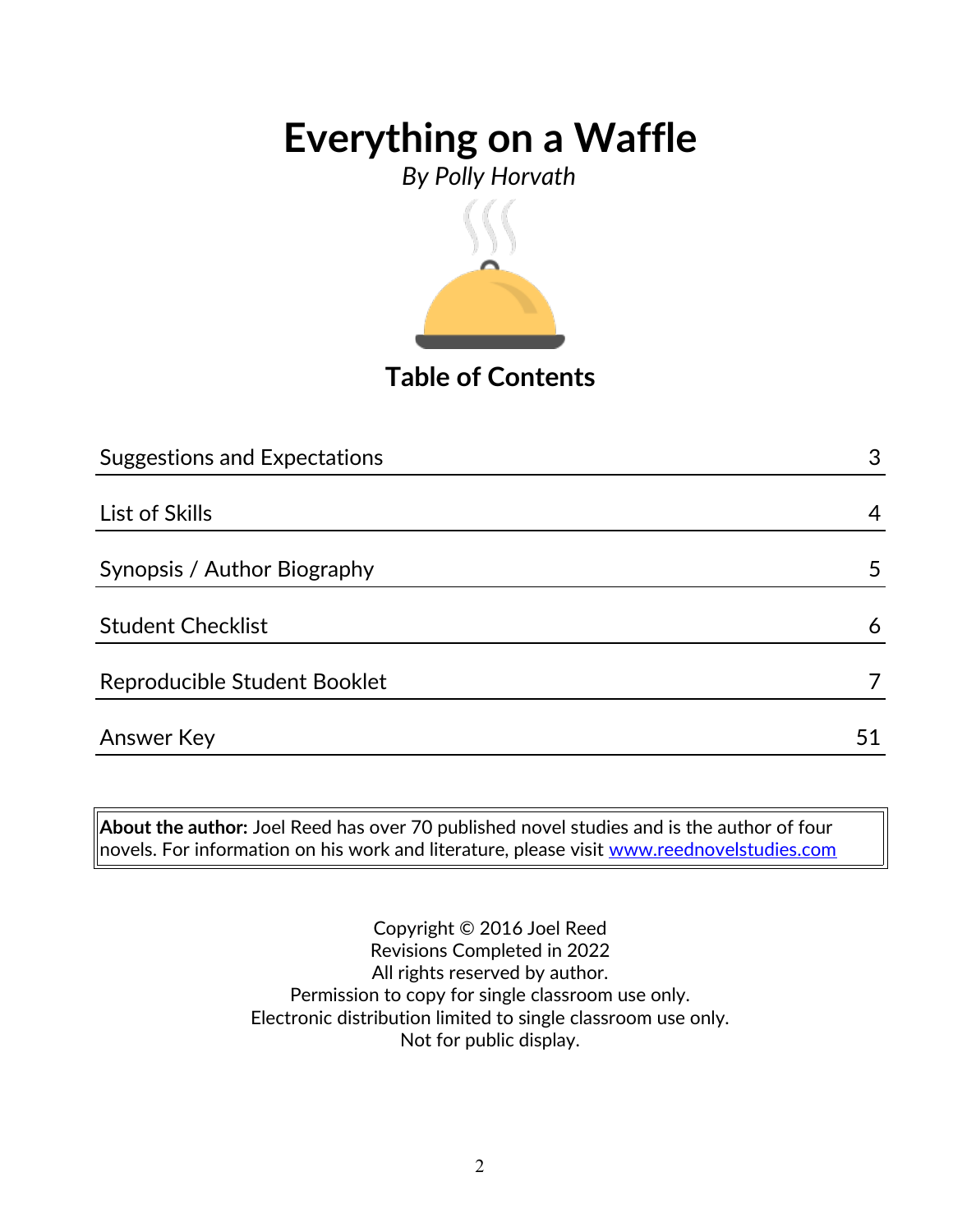*By Polly Horvath*

## **Suggestions and Expectations**

This curriculum unit can be used in a variety of ways. Each chapter of the novel study focuses on two or three chapters of *Everything on a Waffle* and is comprised of five of the following different activities:

- Before You Read
- Vocabulary Building
- Comprehension Questions
- Language Activities
- Extension Activities

#### **Links with the Common Core Standards (U.S.)**

Many of the activities included in this curriculum unit are supported by the Common Core Standards. For instance the *Reading Standards for Literature, Grade 5*, makes reference to

a) determining the meaning of words and phrases. . . including figurative language;

b) explaining how a series of chapters fits together to provide the overall structure;

c) compare and contrast two characters;

d) determine how characters … respond to challenges;

e) drawing inferences from the text;

f) determining a theme of a story . . . **and many others.**

A principal expectation of the unit is that students will develop their skills in reading, writing, listening and oral communication, as well as in reasoning and critical thinking. Students will also be expected to provide clear answers to questions and well-constructed explanations. It is critical as well that students be able to relate events and the feelings of characters to their own lives and experiences and describe their own interpretation of a particular passage.

A strength of the unit is that students can work on the activities at their own pace. Every activity need not be completed by all students. A **portfolio cover** is included (p.7) so that students may organize their work and keep it all in one place. A **Student Checklist** is also included (p.6) so that a record of completed work may be recorded.

**Themes** which may be taught in conjunction with the novel include growing up, perseverance when facing difficult circumstances, (dysfunctional) families and family relationships, putting right to a wrong.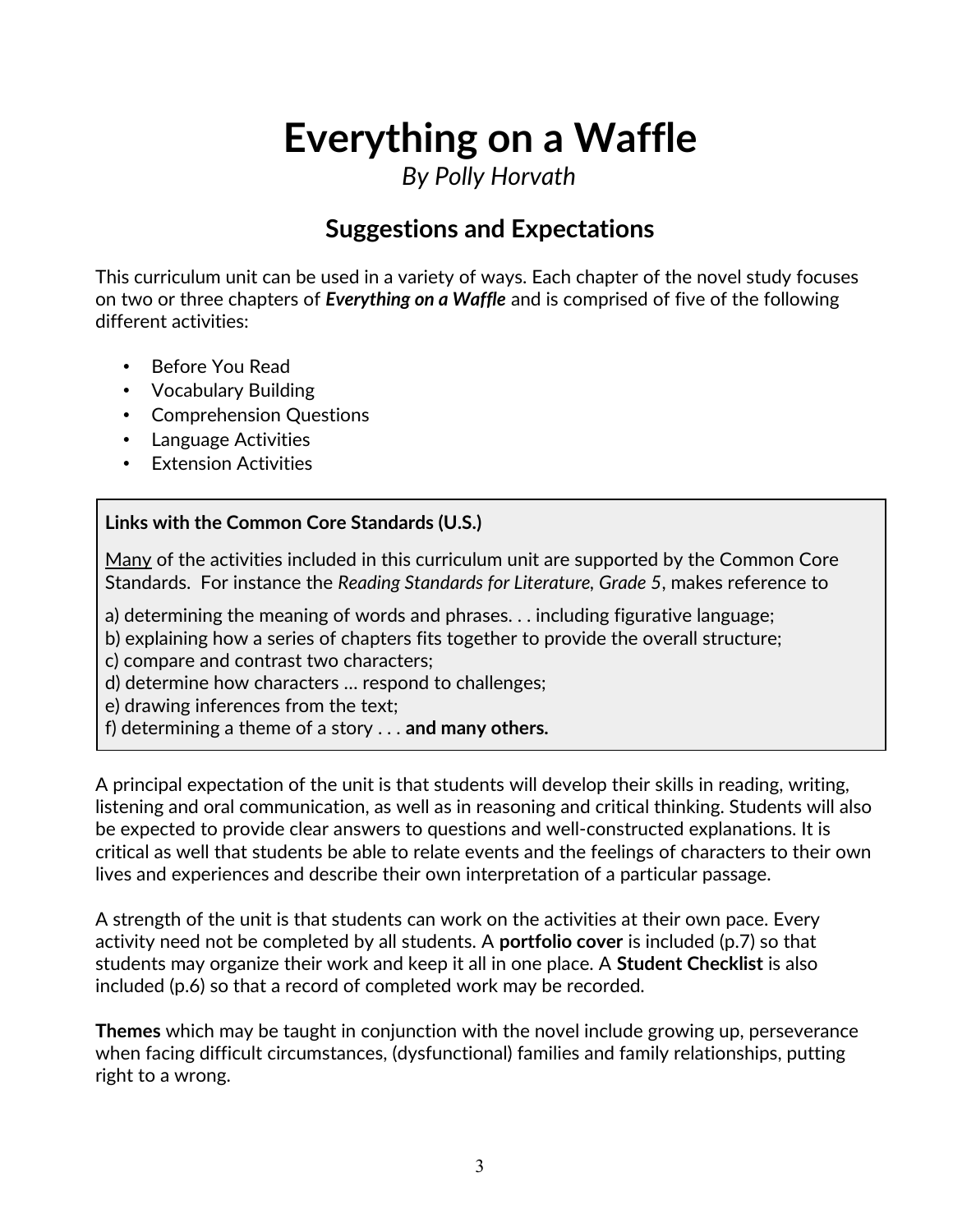*By Polly Horvath*

## **List of Skills**

#### **Vocabulary Development**

- 1. Locating descriptive words/phrases 8. Use of singular / plural nouns
- 2. Listing synonyms/homonyms 9. Listing compound words
- 3. Identifying/creating *alliteration* 10. Identifying parts of speech
- 
- 5. Identifying syllables 12. Identify *anagrams*
- 6. Identify *foreshadowing*. 13. Identify/create *similes*
- 7. Identify *personification*

### **Setting Activities**

1. Summarize the details of a setting

### **Plot Activities**

- 1. Complete a *time line* of events 4. Identify *cliffhangers*
- 
- 3. Complete a Five W's Chart

### **Character Activities**

- 
- 2. Complete a character comparison

### **Creative and Critical Thinking**

- 
- 2. Write a newspaper story 6. Write a book review
- 
- 4. Conduct an interview

### **Art Activities**

- 
- 
- 3. Create an Information Card
- 
- 
- 
- 4. Use of capitals and punctuation 11. Determining alphabetical order
	-
	-

- 
- 2. Identify conflict in the story 5. Identify the climax of the novel.
- 1. Determine character traits 2. Relating personal experiences
- 1. Research 5. Write a description of personal feelings
	-
- 3. Participate in a talk show 7. Complete an Observation Chart
- 1. A Storyboard **1.** A Storyboard **1.** A Storyboard
- 2. Create a collage 5. Create a comic strip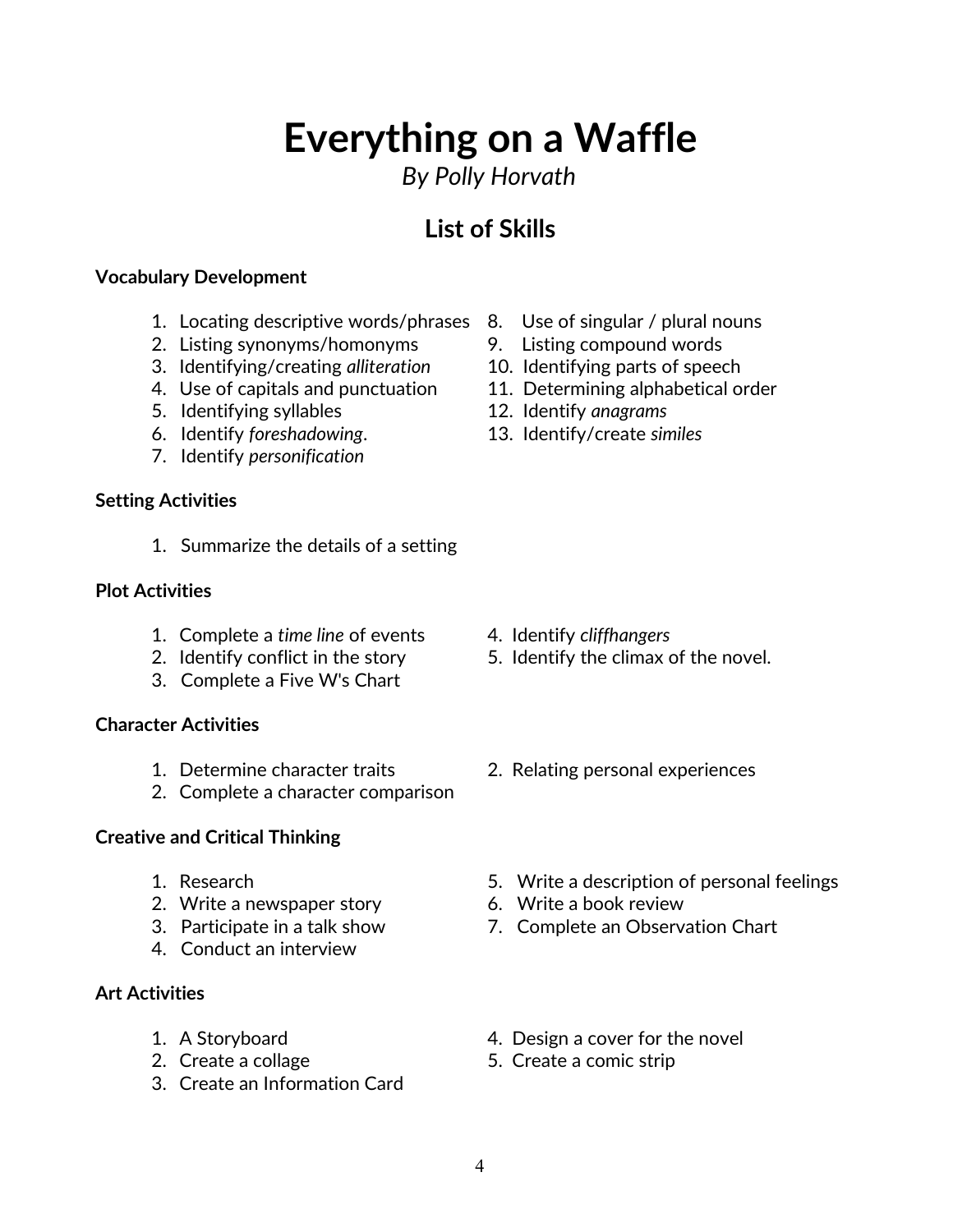*By Polly Horvath*

### **Synopsis**

 Primrose Squarp simply knows her parents did not perish at sea during a terrible storm, but try convincing the other residents of Coal Harbour on that score. For all practical purposes, at least for the time being, Primrose is an orphan, and there's no great clamoring of prospecting adopters. After realizing the impracticality of continuing to pay Miss Perfidy an hourly wage to babysit her, the town council is able to locate a relative, Uncle Jack, who reluctantly takes Primrose into his care. But true sanctuary can always be found at a restaurant called The Girl in the Swing, where everything – including lasagna – is served on a waffle. (The Publisher)

A complete synopsis and other helpful reviews can be found on the following website: https://en.wikipedia.org/wiki/Everything on a Waffle

### **Author Biography** *Polly Horvath*

**Polly Horvath** is an American-Canadian author of novels for children and young adults. She won the 2003 *U.S. National Book Award* for Young People's Literature for The Canning Season, published by **Farrar**, **Straus** and **Giroux**.

Horvath was born and raised in Kalamazoo, Michigan. She's been writing since the age of eight. She attended college in Toronto as well as the Canadian College of Dance. She lived in New York City and Montreal before settling on southern Vancouver Island in British Columbia.

Horvath once declared: "I don't have that much fun writing them. I have the most fun when I'm on the last page."



She is married to Arnie Keller. They have two daughters, Emily and Rebecca.

Courtesy of Wikipedia: [https://en.wikipedia.org/wiki/Polly\\_Horvath](https://en.wikipedia.org/wiki/Polly_Horvath)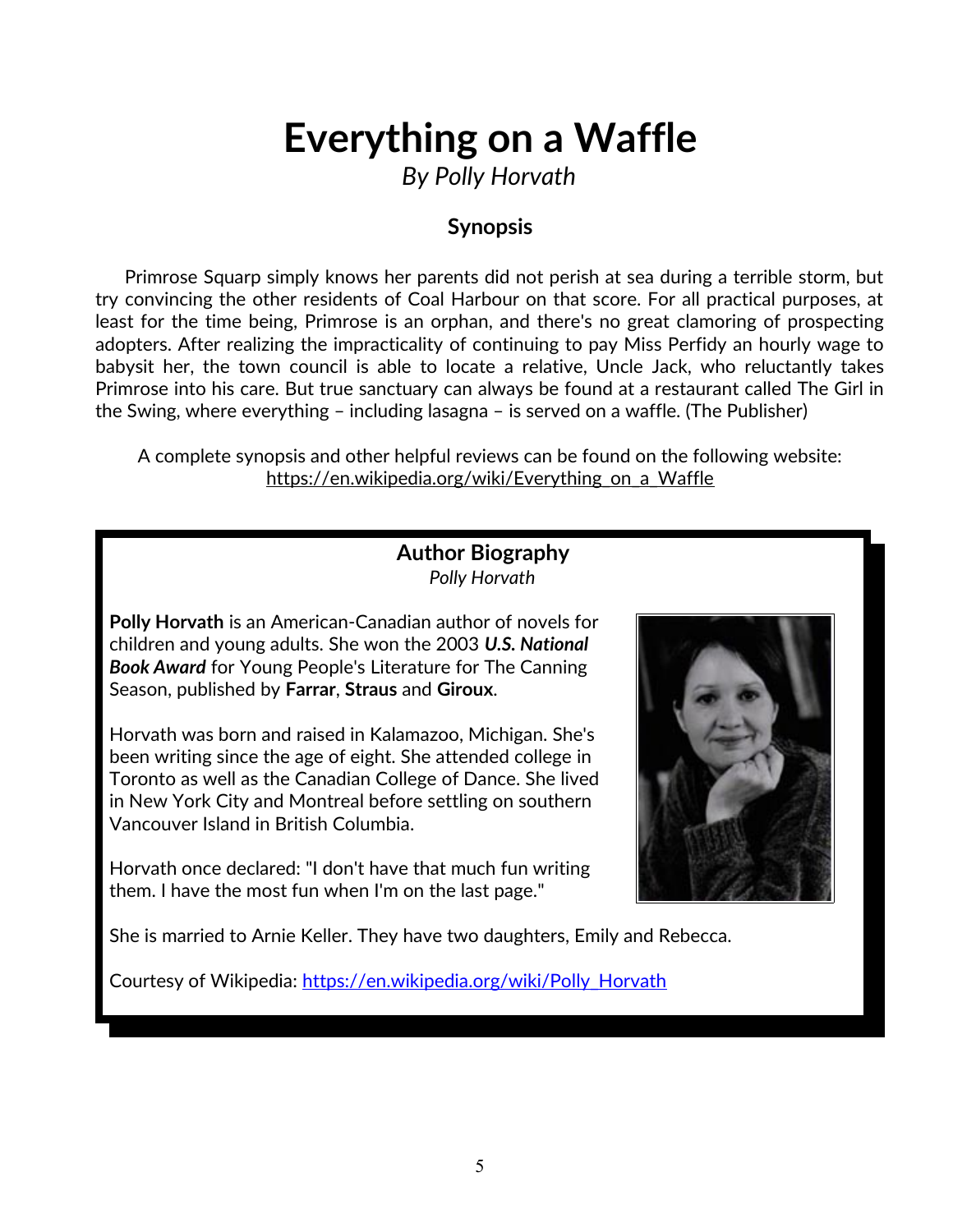*By Polly Horvath*



**Student Checklist**

Student Name

| Assignment | Grade / Level | Comments |
|------------|---------------|----------|
|            |               |          |
|            |               |          |
|            |               |          |
|            |               |          |
|            |               |          |
|            |               |          |
|            |               |          |
|            |               |          |
|            |               |          |
|            |               |          |
|            |               |          |
|            |               |          |
|            |               |          |
|            |               |          |
|            |               |          |
|            |               |          |
|            |               |          |
|            |               |          |
|            |               |          |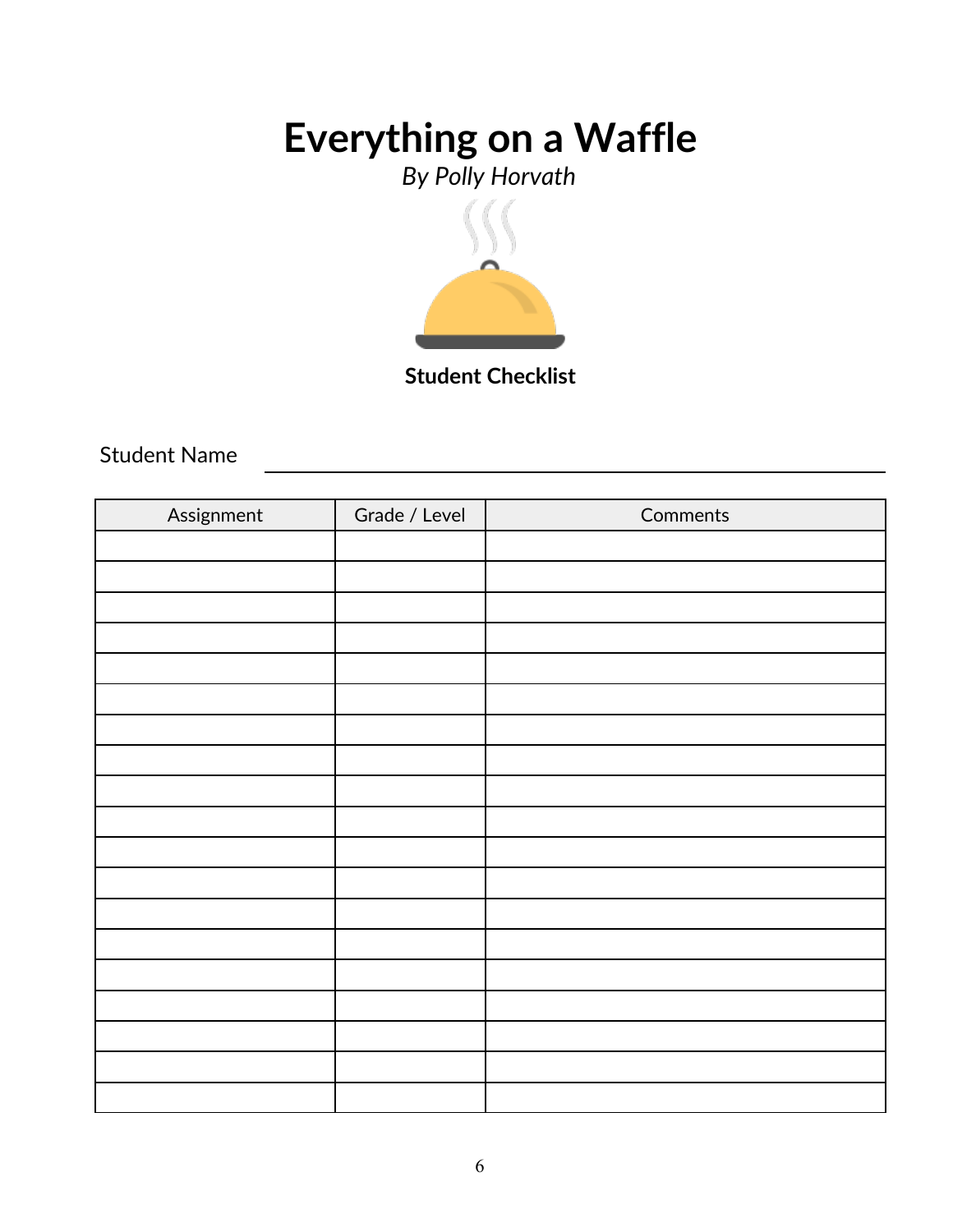

*By Polly Horvath*

Name: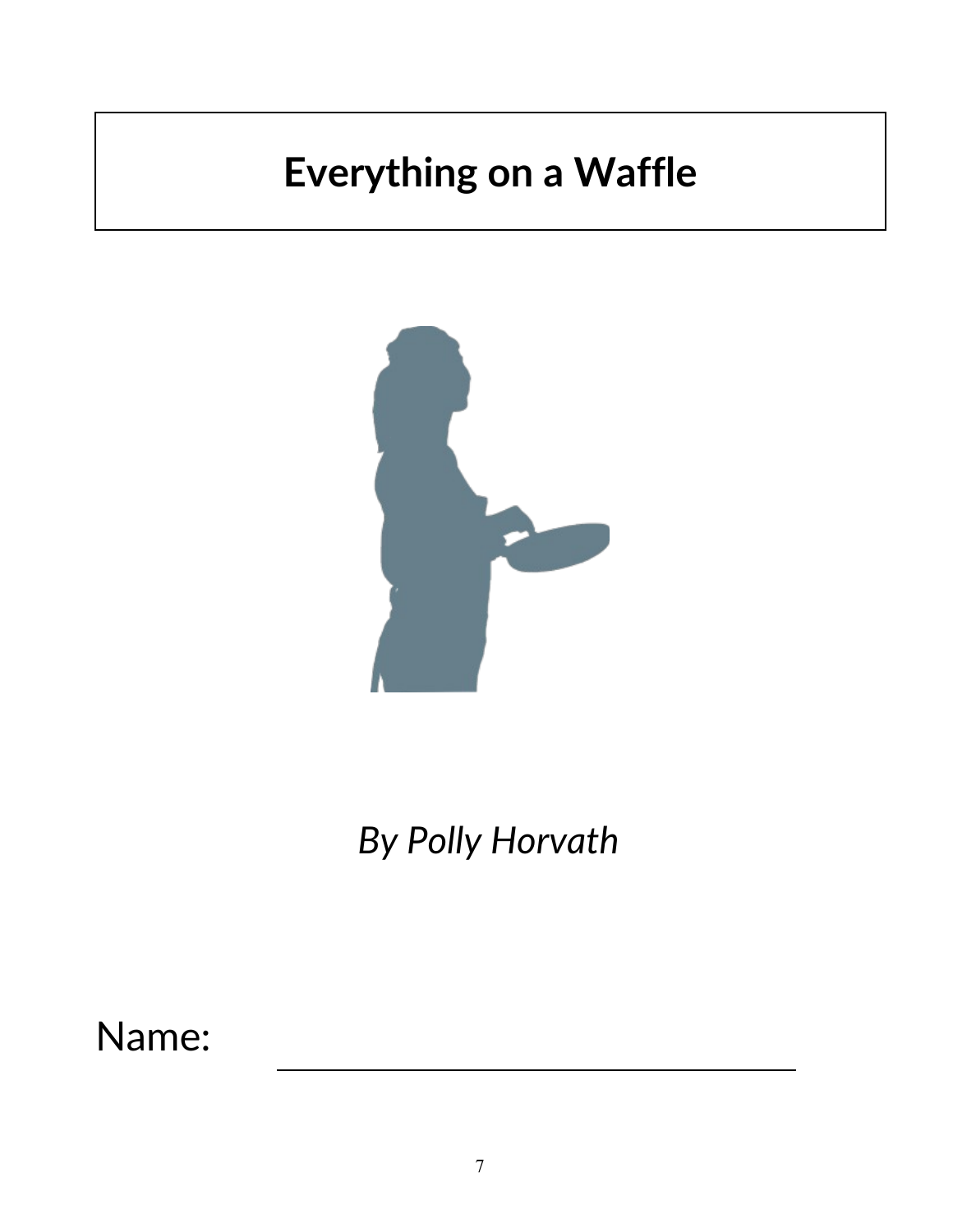*By Polly Horvath*

## **My Parents Are Lost at Sea – I Move To Uncle Jack's**



## **Before you read the chapter**:

Briefly predict what you believe the plot-line of *Everything on a Waffle* will be about.



### **Vocabulary:**

Write the definitions for each the following words found in the first two chapters. Once you have completed your definitions, check a dictionary to see if your answers are correct.

| Perpendicular |  |
|---------------|--|
|               |  |
| Necessity     |  |
|               |  |
| Aristocracy   |  |
|               |  |
| Anecdote      |  |
|               |  |
| Fortuitous    |  |
|               |  |
| Imposition    |  |
|               |  |
| Bereavement   |  |
|               |  |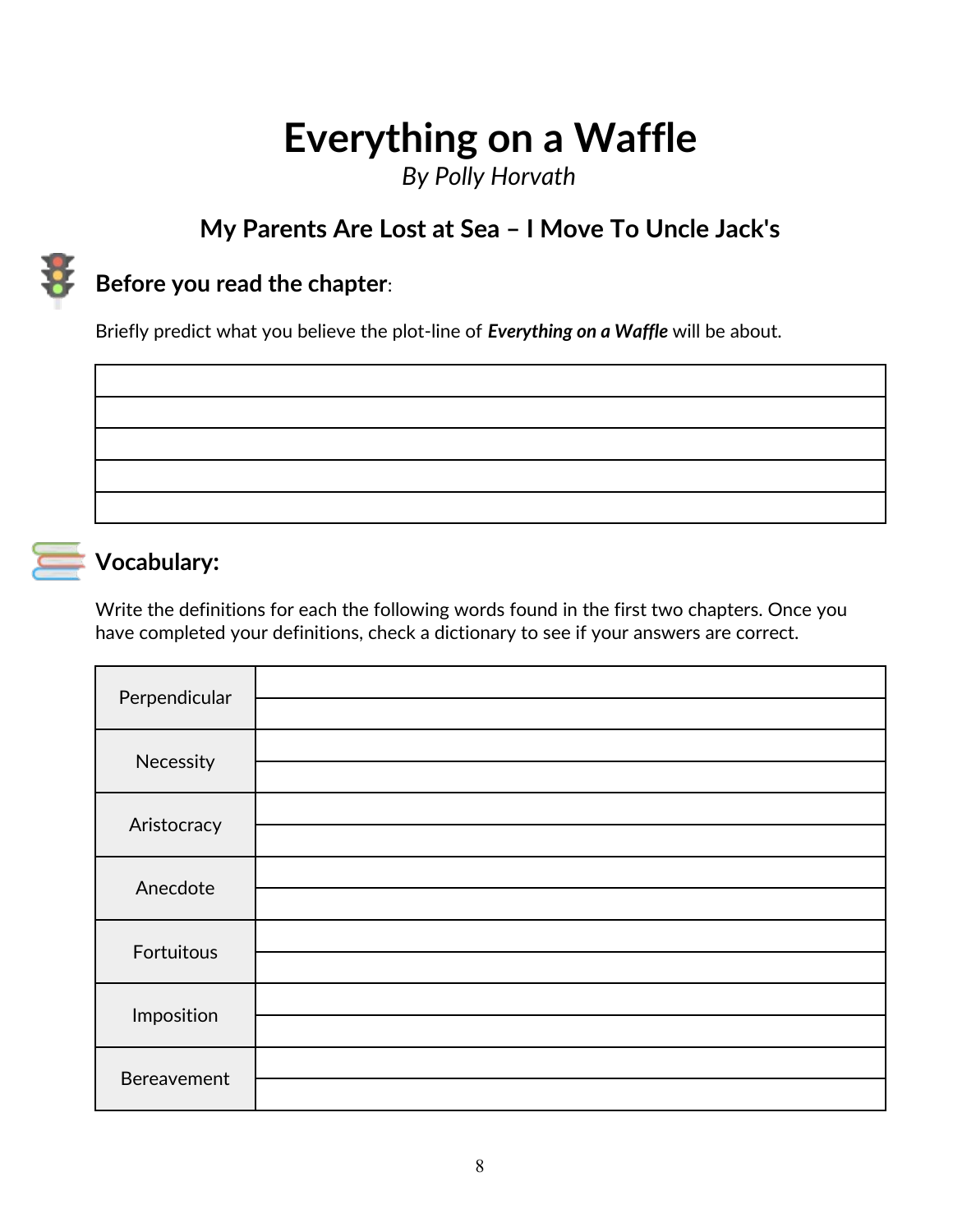

1. Describe the **setting** of the story as Chapter One begins.

2. In your own words, briefly describe what you think best describes a family.

3. What was the strange odor that permeated through Miss Perfidy's house?

4. Do you believe it's important for Primrose to remain hopeful that her parents are still alive, despite the fact that everyone else thinks they perished at sea?

5. Using resources from your school library or the Internet, briefly describe what is commonly known as the **five** stages of grief (also known as the *Kubler-Ross* theory).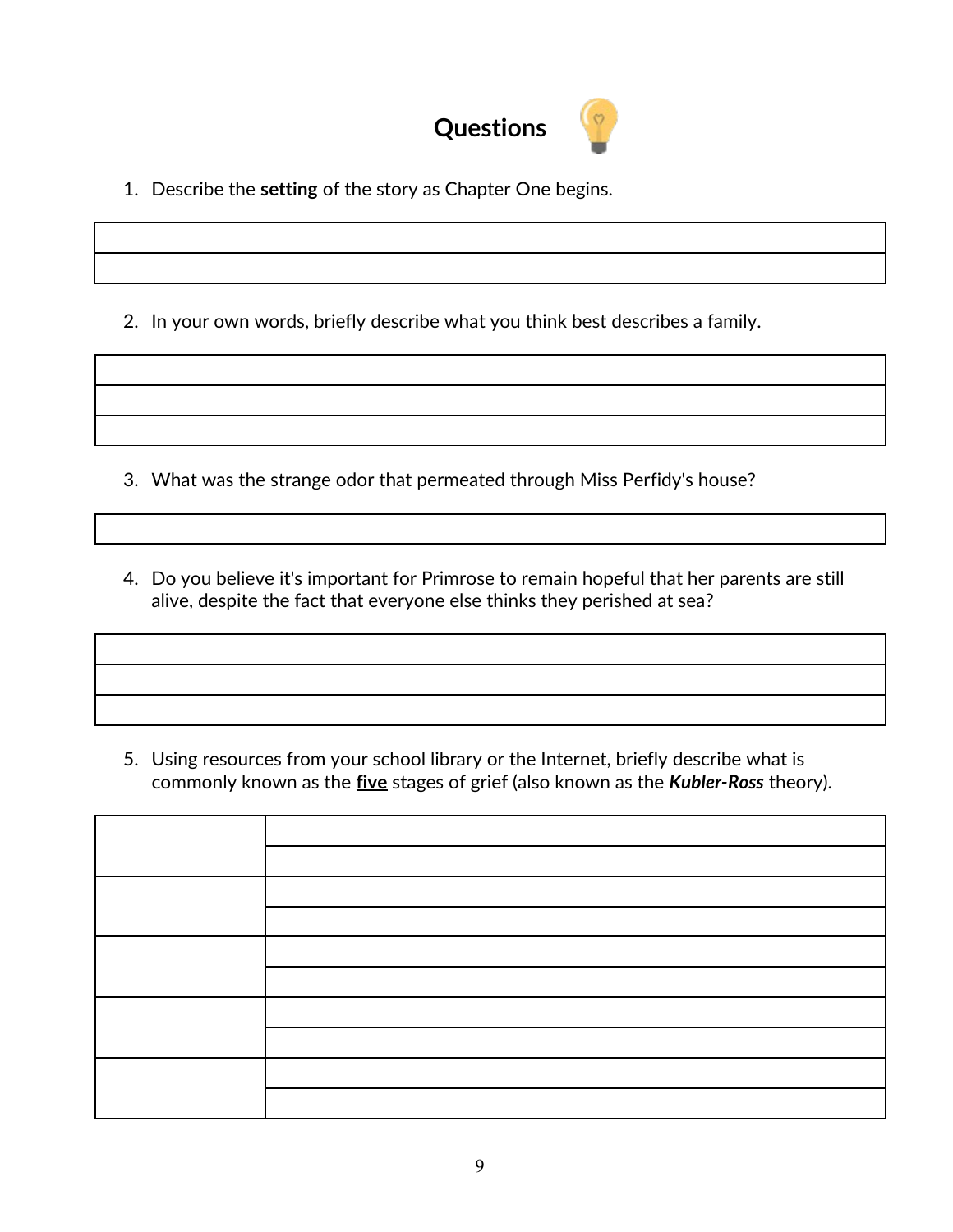## **Language Activity**



**A. Foreshadowing** is a literary device used by authors to provide clues for the reader so that they are able to predict what might occur *later* in the story. How might the following statement from Chapter One be considered an example of this literary device? "*I don't know what you think the story of Jonah is about, Miss Perfidy," I said. "But to me it is about how hopeful the human heart is. I am certain my*



*parents, if not in the belly of a whale, are wondering how I am doing and trying to get home to me!*"

**B**. Copy out any three sentences from these chapters and underline the **nouns** and circle the **pronouns**.

# **Fascinating Facts**

The story of Jonah [mentioned in Chapter One] is actually found in the *Book of Jonah* in the Old Testament*.* The Bible tells the story of a man named Jonah, who was cast into the sea by his fellow shipmates, and was forced to spend three days inside the belly of a whale. He was eventually vomited out of the whale's mouth after praying to God for deliverance.

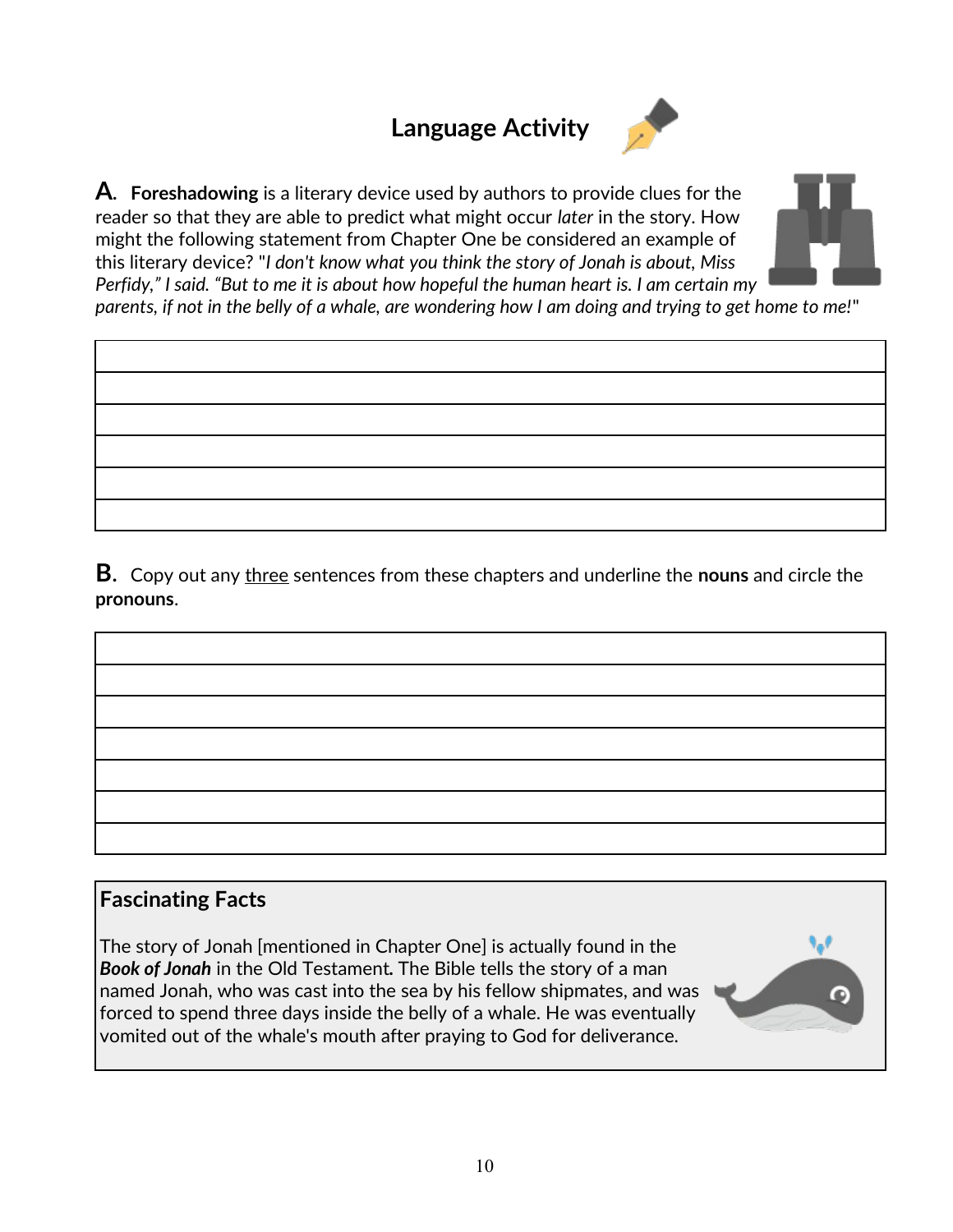## **C. Identify The Whale Species**

Using resources from your school library or the Internet, research the following whale species listed in the box below and match each name with their picture.

| 1. Blue Whale   | $ 3.$ Sperm Whale | 5. Narwhal      |  |
|-----------------|-------------------|-----------------|--|
| 2. Beluga Whale | 4. Gray Whale     | 6. Killer Whale |  |